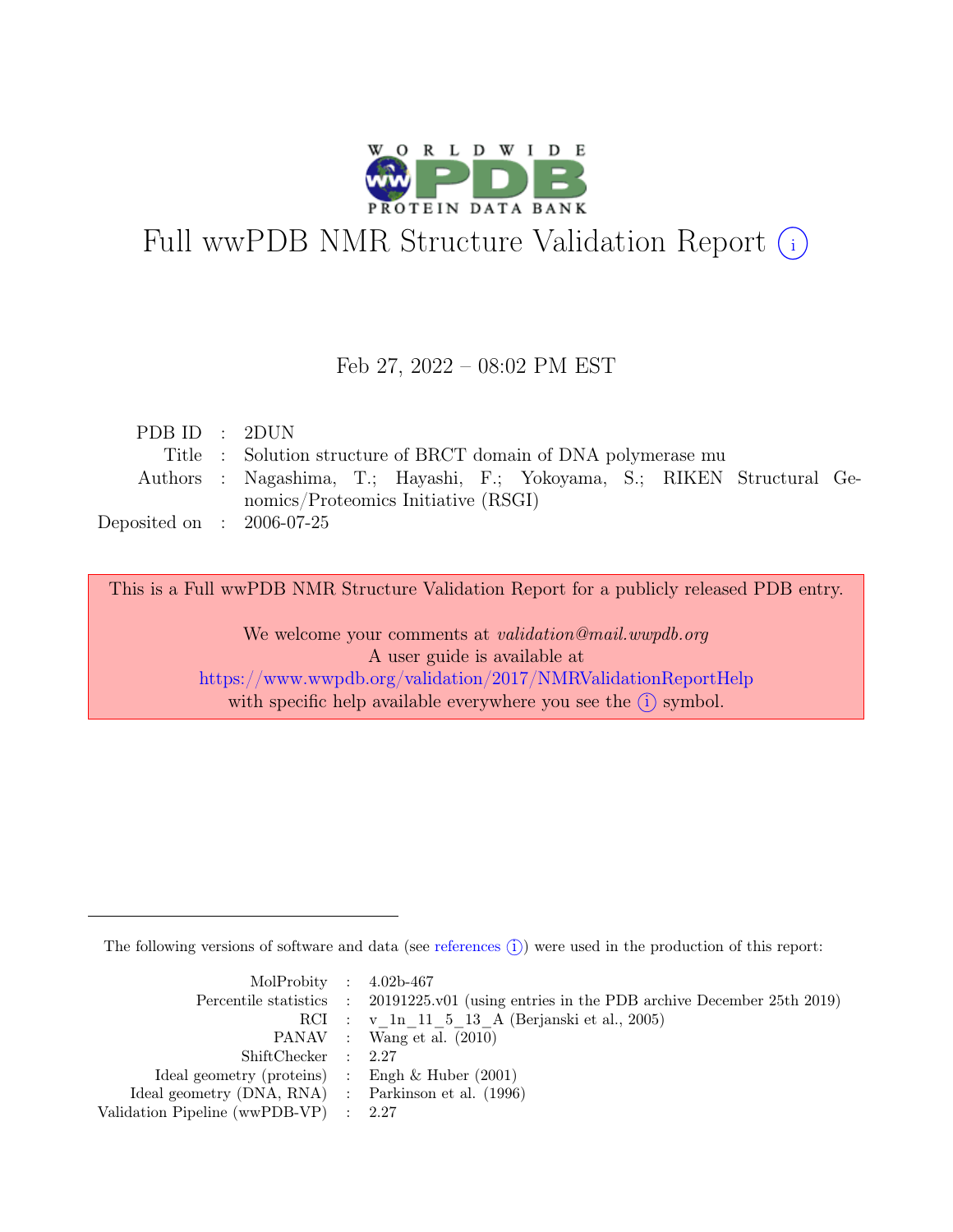# 1 Overall quality at a glance  $(i)$

The following experimental techniques were used to determine the structure: SOLUTION NMR

The overall completeness of chemical shifts assignment was not calculated.

Percentile scores (ranging between 0-100) for global validation metrics of the entry are shown in the following graphic. The table shows the number of entries on which the scores are based.



| Metric.               | Whole archive        | NMR archive   |  |
|-----------------------|----------------------|---------------|--|
|                       | $(\#\text{Entries})$ | $(\#Entries)$ |  |
| Clashscore            | 158937               | 12864         |  |
| Ramachandran outliers | 154571               | 11451         |  |
| Sidechain outliers    | 154315               | 11428         |  |

The table below summarises the geometric issues observed across the polymeric chains and their fit to the experimental data. The red, orange, yellow and green segments indicate the fraction of residues that contain outliers for  $>=$  3, 2, 1 and 0 types of geometric quality criteria. A cyan segment indicates the fraction of residues that are not part of the well-defined cores, and a grey segment represents the fraction of residues that are not modelled. The numeric value for each fraction is indicated below the corresponding segment, with a dot representing fractions  $\langle=5\%$ 

| Mol | ${\rm Chain}$ | Length     | Quality of chain |     |     |  |  |  |
|-----|---------------|------------|------------------|-----|-----|--|--|--|
|     |               | 199<br>⊥⊖⊖ | 59%              | 17% | 24% |  |  |  |

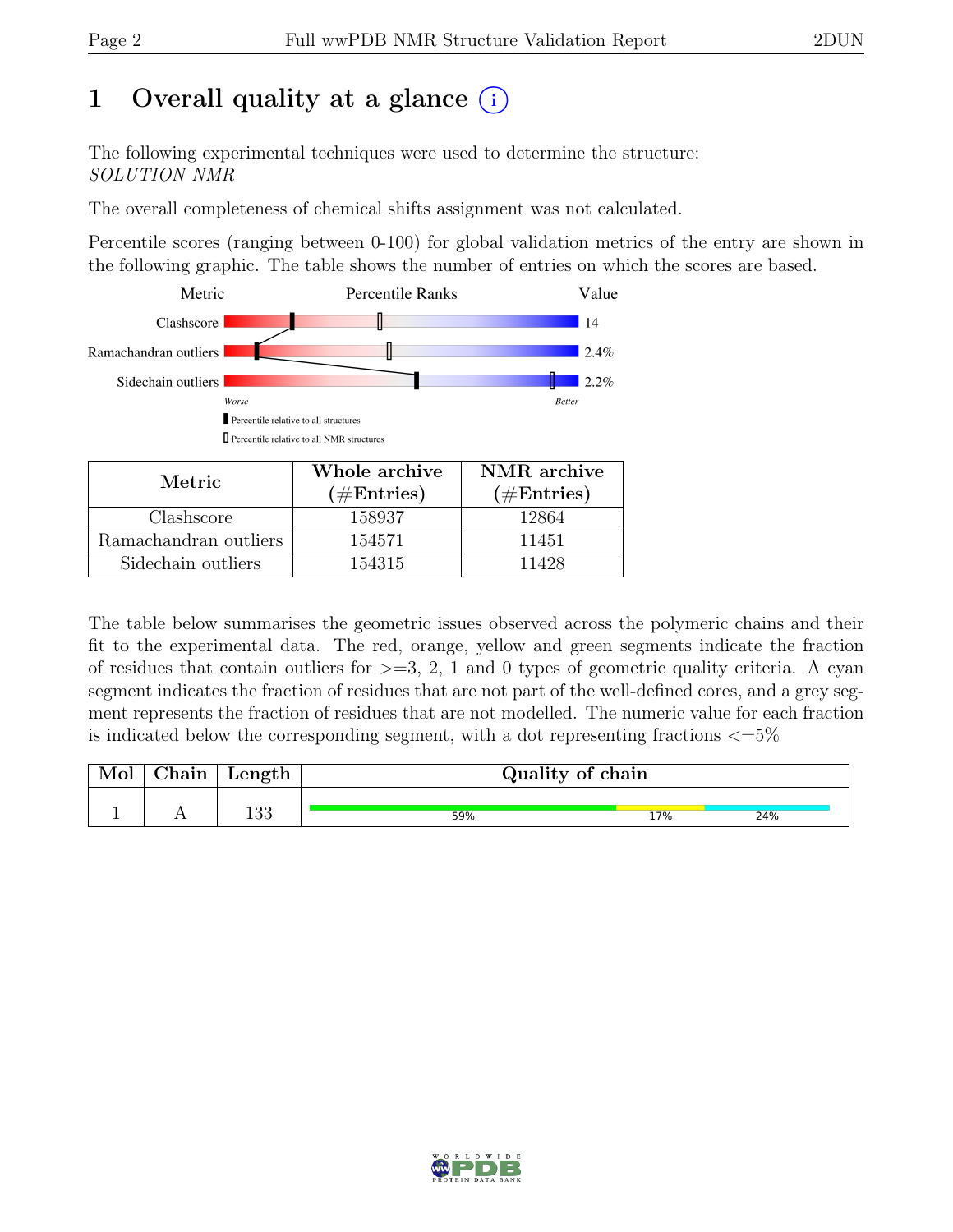# 2 Ensemble composition and analysis  $(i)$

This entry contains 20 models. Model 4 is the overall representative, medoid model (most similar to other models). The authors have identified model 1 as representative, based on the following criterion: lowest energy.

The following residues are included in the computation of the global validation metrics.

| Well-defined (core) protein residues                                            |                            |      |  |  |  |  |
|---------------------------------------------------------------------------------|----------------------------|------|--|--|--|--|
| Backbone RMSD (Å)   Medoid model  <br>Well-defined core   Residue range (total) |                            |      |  |  |  |  |
|                                                                                 | A:9-A:23, A:27-A:112 (101) | 0.39 |  |  |  |  |

Ill-defined regions of proteins are excluded from the global statistics.

Ligands and non-protein polymers are included in the analysis.

The models can be grouped into 4 clusters and 1 single-model cluster was found.

| Cluster number        | Models                              |
|-----------------------|-------------------------------------|
|                       | 1, 3, 4, 6, 7, 8, 9, 12, 14, 16, 17 |
|                       | 10, 11, 19                          |
|                       | 2, 5, 15                            |
|                       | 13, 18                              |
| Single-model clusters |                                     |

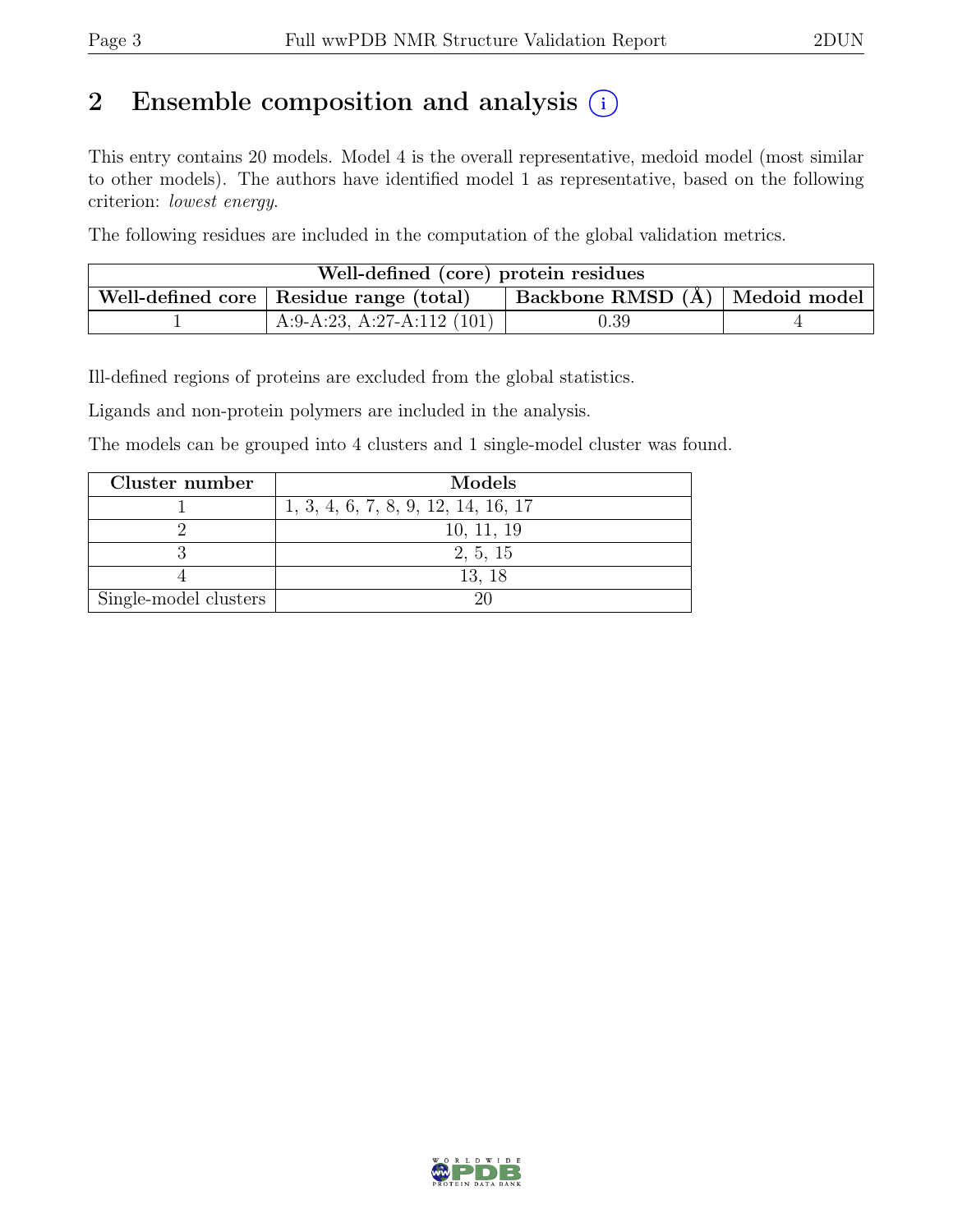# 3 Entry composition  $(i)$

There is only 1 type of molecule in this entry. The entry contains 1943 atoms, of which 964 are hydrogens and 0 are deuteriums.

• Molecule 1 is a protein called DNA polymerase mu.

| Mol |     | Chain   Residues | $\rm{Atoms}$   |     |     |     |  | <b>Trace</b> |  |
|-----|-----|------------------|----------------|-----|-----|-----|--|--------------|--|
|     |     |                  | $_{\rm Total}$ |     |     |     |  |              |  |
|     | 133 | 1943             | 607            | 964 | 180 | 184 |  |              |  |

There are 13 discrepancies between the modelled and reference sequences:

| Chain | Residue                     | Modelled   | Actual | Comment          | Reference  |
|-------|-----------------------------|------------|--------|------------------|------------|
| A     | T                           | <b>GLY</b> |        | cloning artifact | UNP Q9NP87 |
| A     | $\mathcal{D}_{\mathcal{L}}$ | <b>SER</b> |        | cloning artifact | UNP Q9NP87 |
| A     | 3                           | <b>SER</b> |        | cloning artifact | UNP Q9NP87 |
| A     | 4                           | <b>GLY</b> |        | cloning artifact | UNP Q9NP87 |
| А     | 5                           | <b>SER</b> |        | cloning artifact | UNP Q9NP87 |
| A     | 6                           | <b>SER</b> |        | cloning artifact | UNP Q9NP87 |
| A     | 7                           | <b>GLY</b> |        | cloning artifact | UNP Q9NP87 |
| А     | 128                         | <b>SER</b> |        | cloning artifact | UNP Q9NP87 |
| A     | 129                         | <b>GLY</b> |        | cloning artifact | UNP Q9NP87 |
| A     | 130                         | <b>PRO</b> |        | cloning artifact | UNP Q9NP87 |
| А     | 131                         | <b>SER</b> |        | cloning artifact | UNP Q9NP87 |
| A     | 132                         | <b>SER</b> |        | cloning artifact | UNP Q9NP87 |
| А     | 133                         | GLY        |        | cloning artifact | UNP Q9NP87 |

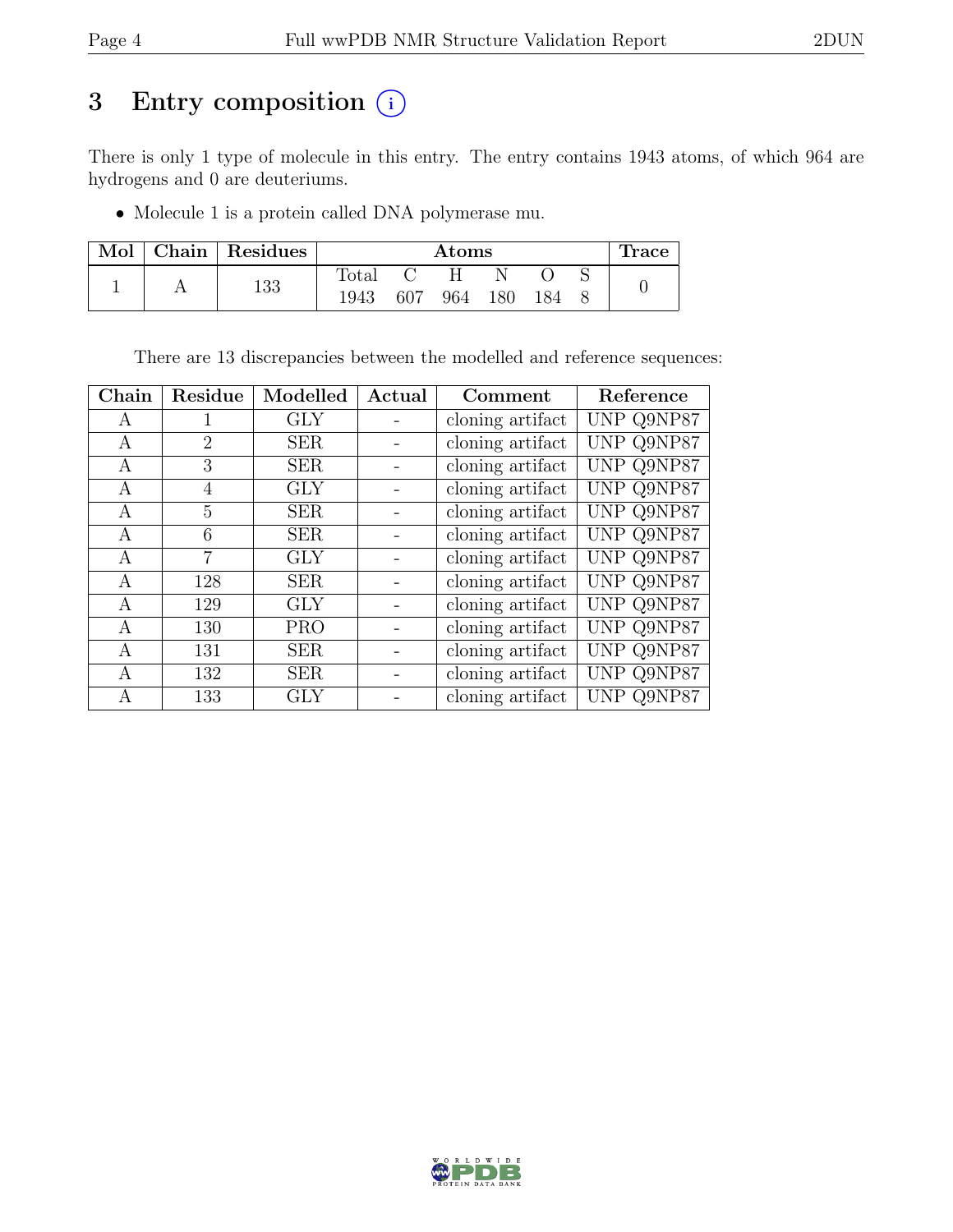# 4 Residue-property plots (i)

# <span id="page-4-0"></span>4.1 Average score per residue in the NMR ensemble

These plots are provided for all protein, RNA, DNA and oligosaccharide chains in the entry. The first graphic is the same as shown in the summary in section 1 of this report. The second graphic shows the sequence where residues are colour-coded according to the number of geometric quality criteria for which they contain at least one outlier:  $green = 0$ ,  $yellow = 1$ ,  $orange = 2$  and  $red =$ 3 or more. Stretches of 2 or more consecutive residues without any outliers are shown as green connectors. Residues which are classified as ill-defined in the NMR ensemble, are shown in cyan with an underline colour-coded according to the previous scheme. Residues which were present in the experimental sample, but not modelled in the final structure are shown in grey.

• Molecule 1: DNA polymerase mu



# 4.2 Scores per residue for each member of the ensemble

Colouring as in section [4.1](#page-4-0) above.

### 4.2.1 Score per residue for model 1

• Molecule 1: DNA polymerase mu



### 4.2.2 Score per residue for model 2

• Molecule 1: DNA polymerase mu

Chain A:50% 25% 24%

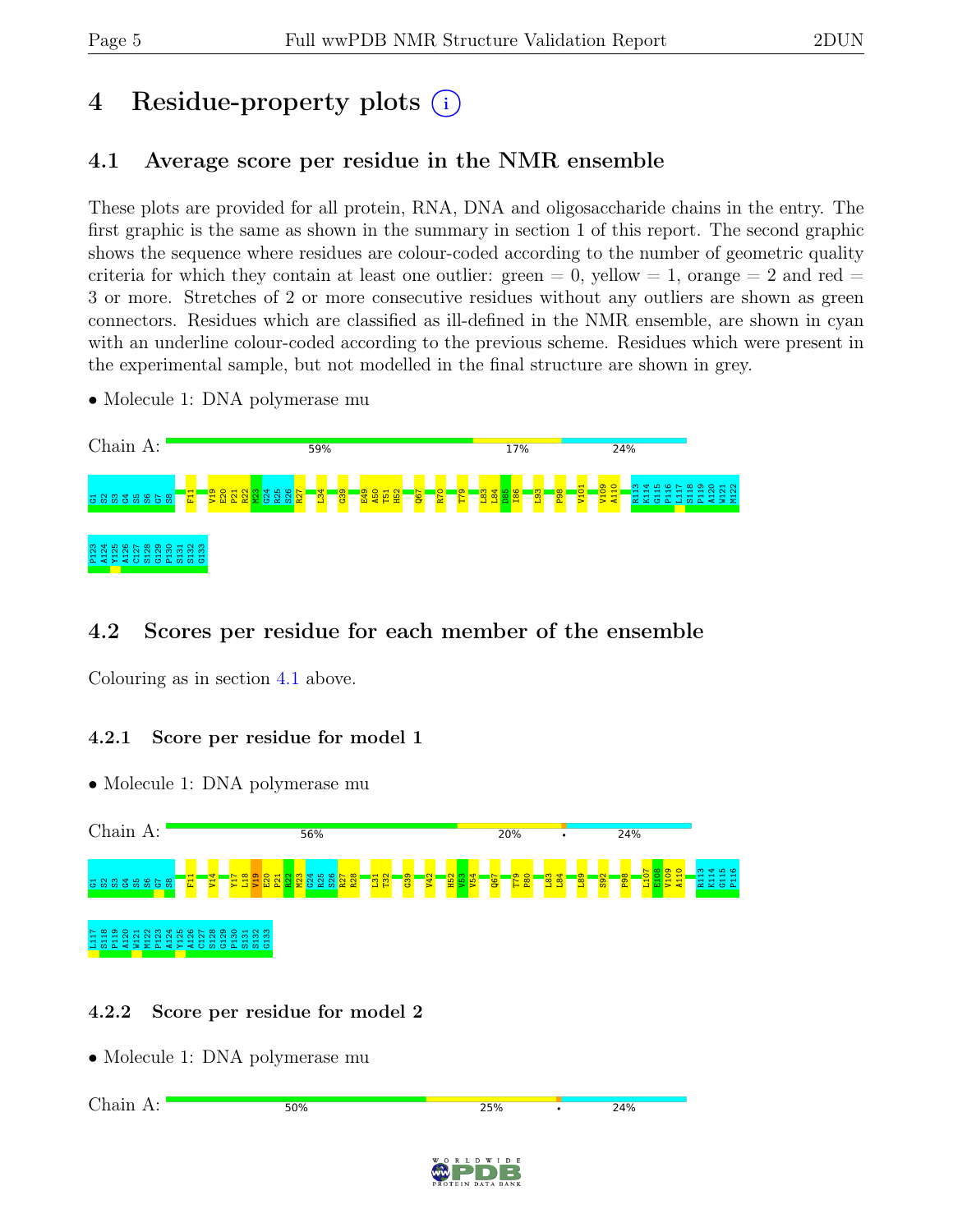# 5 S36 S5 S<sup>2</sup>5 S<sup>2</sup>1 T3<sup>1</sup> T31 T32 A52 T32 T32 T32 M52 S32 T31 T20 T81 T81 T81 T81 T81 D81 D81 D82 E91 S92 P98 U91 T 00 E108 B10 B110 B110 B111

#### 4.2.3 Score per residue for model 3

• Molecule 1: DNA polymerase mu



4.2.4 Score per residue for model 4 (medoid)

• Molecule 1: DNA polymerase mu



#### 4.2.5 Score per residue for model 5

• Molecule 1: DNA polymerase mu



#### 4.2.6 Score per residue for model 6

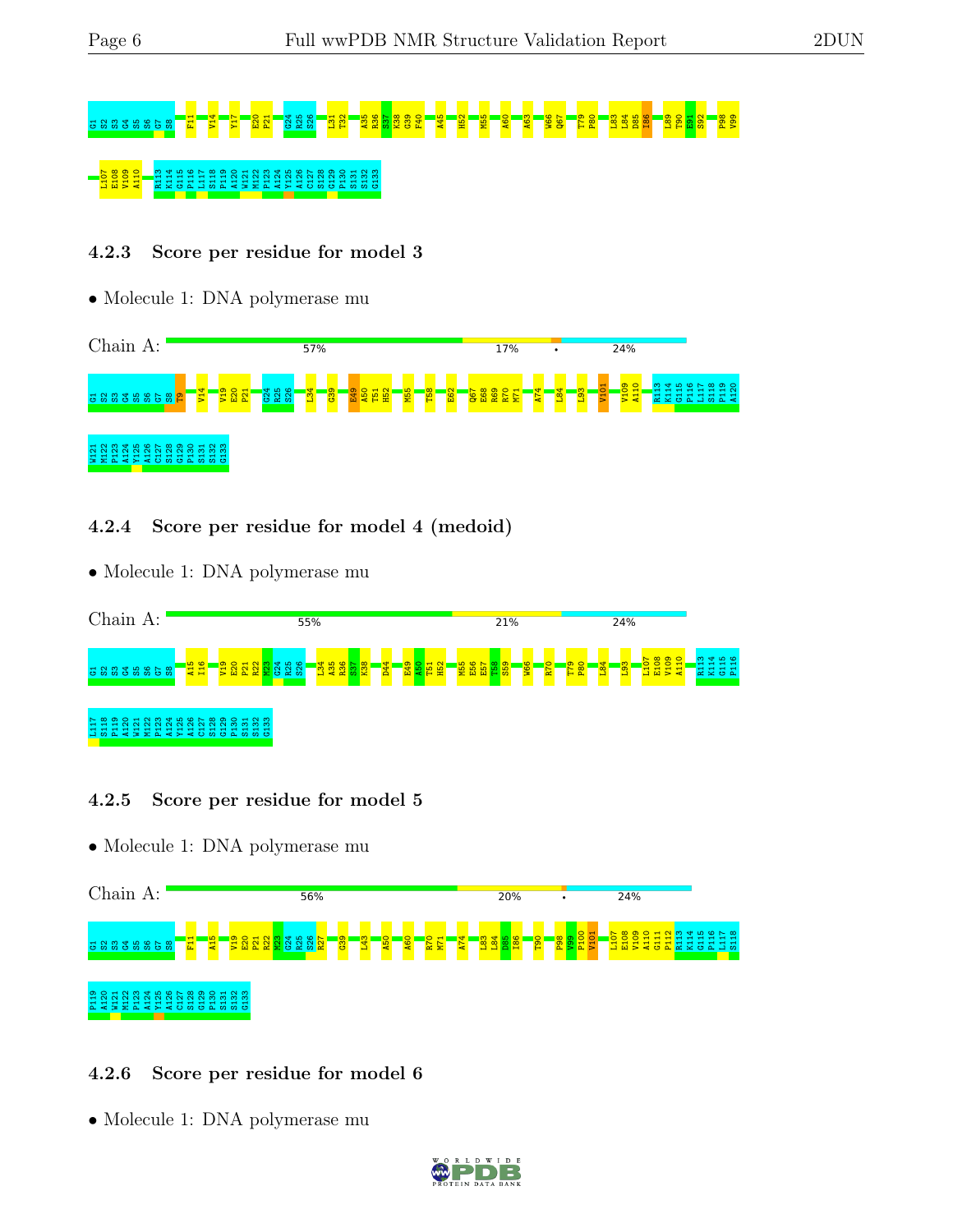

#### 4.2.7 Score per residue for model 7

• Molecule 1: DNA polymerase mu



#### 4.2.8 Score per residue for model 8

• Molecule 1: DNA polymerase mu



#### 4.2.9 Score per residue for model 9



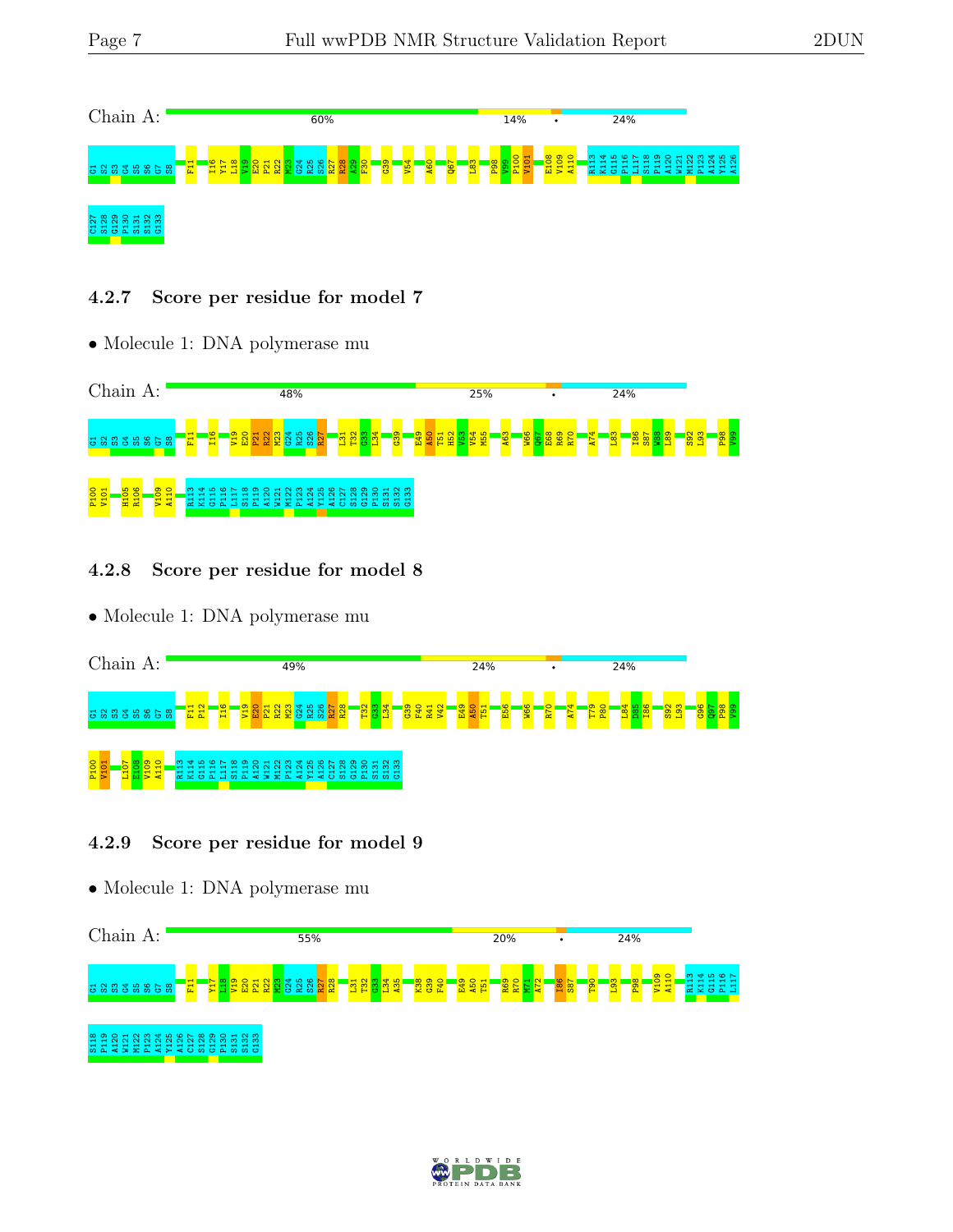#### 4.2.10 Score per residue for model 10

• Molecule 1: DNA polymerase mu



- 4.2.11 Score per residue for model 11
- Molecule 1: DNA polymerase mu



#### 4.2.12 Score per residue for model 12

• Molecule 1: DNA polymerase mu



#### 4.2.13 Score per residue for model 13

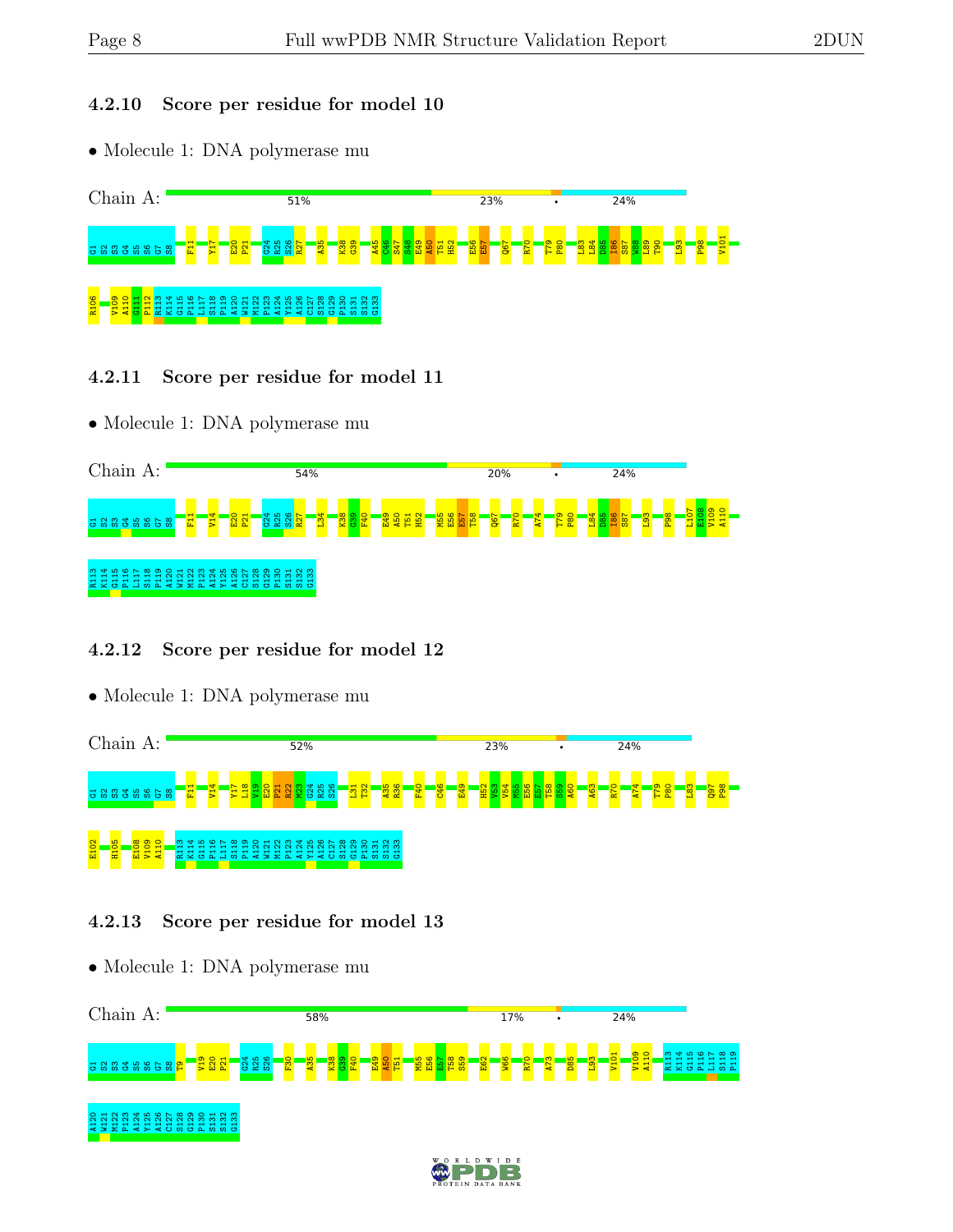#### 4.2.14 Score per residue for model 14

• Molecule 1: DNA polymerase mu



- 4.2.15 Score per residue for model 15
- Molecule 1: DNA polymerase mu



#### 4.2.16 Score per residue for model 16

• Molecule 1: DNA polymerase mu



#### 4.2.17 Score per residue for model 17

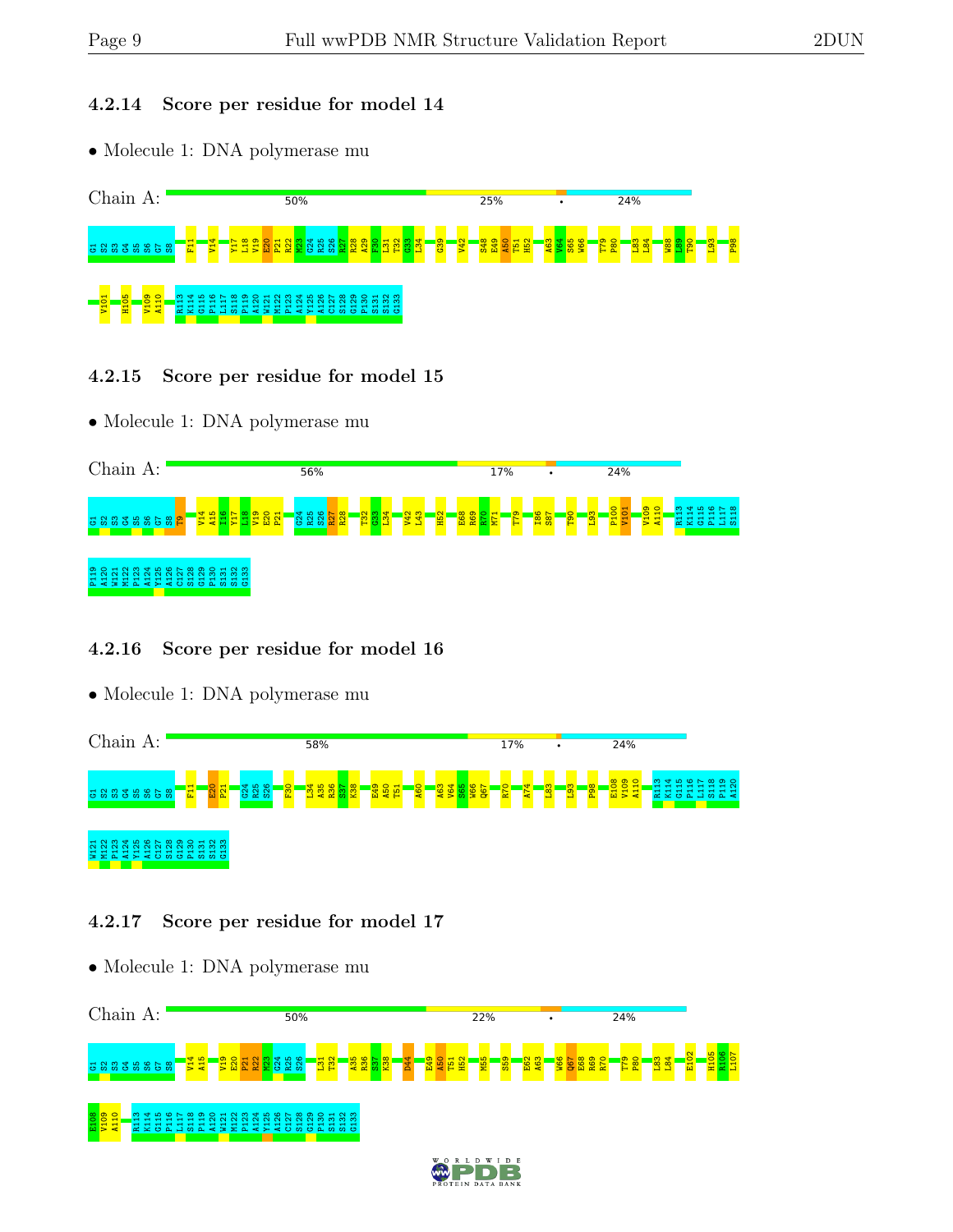#### 4.2.18 Score per residue for model 18

• Molecule 1: DNA polymerase mu



#### 4.2.19 Score per residue for model 19

• Molecule 1: DNA polymerase mu



#### 4.2.20 Score per residue for model 20



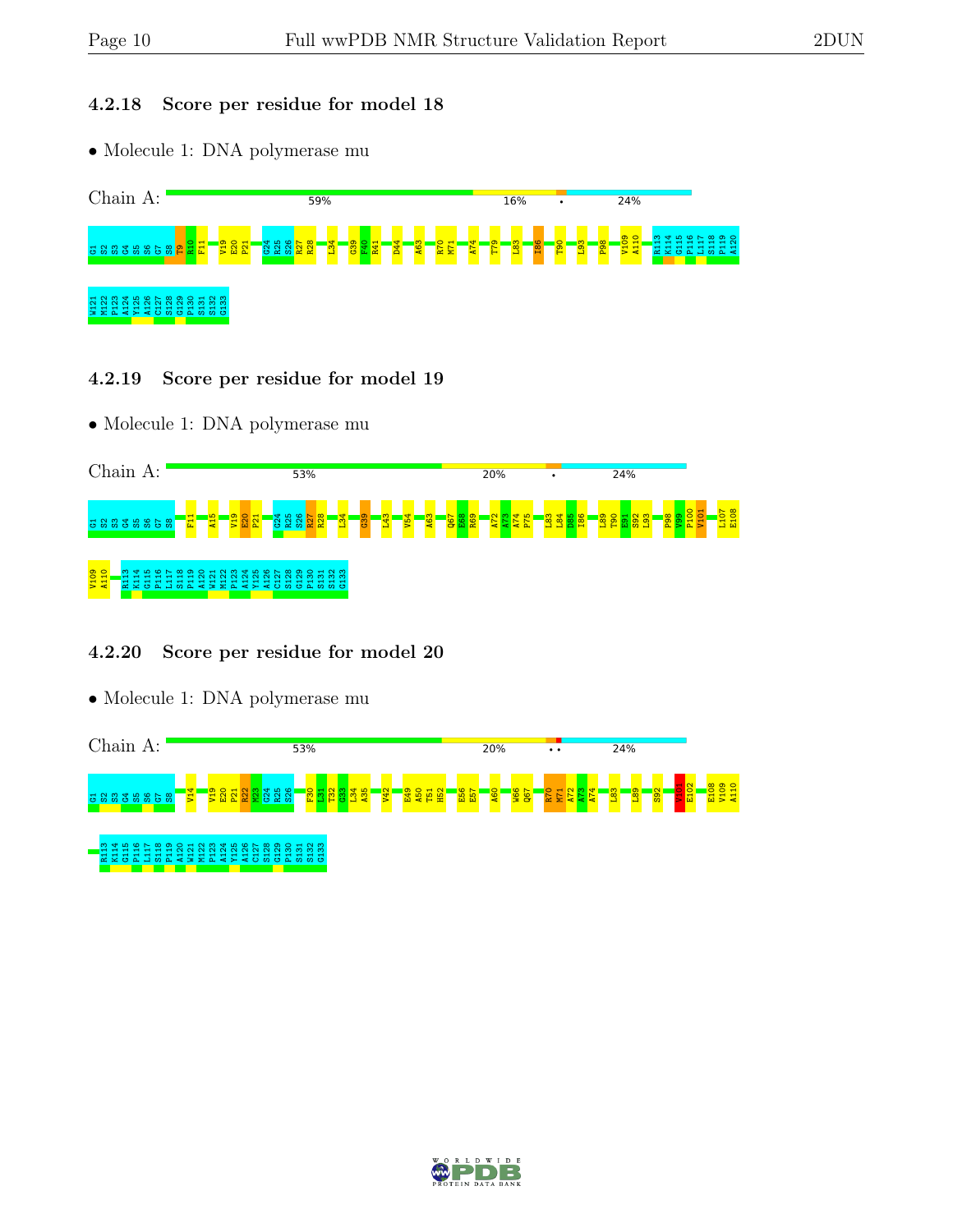# 5 Refinement protocol and experimental data overview  $(i)$

The models were refined using the following method: torsion angle dynamics.

Of the 100 calculated structures, 20 were deposited, based on the following criterion: structures with the lowest energy,target function.

The following table shows the software used for structure solution, optimisation and refinement.

| Software name   Classification |                                         | Version |
|--------------------------------|-----------------------------------------|---------|
| <b>CYANA</b>                   | structure solution $\vert 2.0.17 \vert$ |         |
| <b>CYANA</b>                   | refinement                              | 2.0.17  |

No chemical shift data was provided.

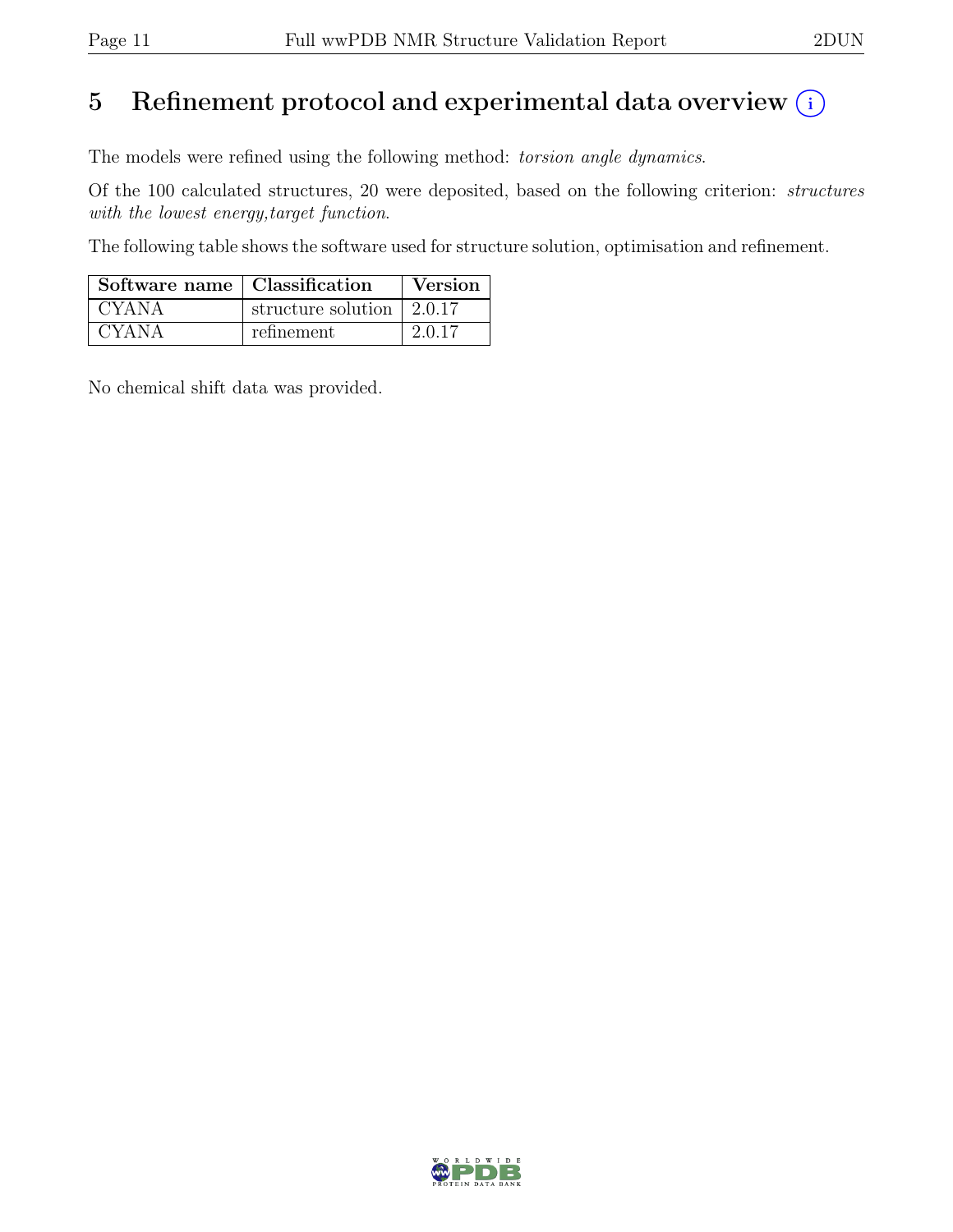# 6 Model quality  $(i)$

# 6.1 Standard geometry  $(i)$

There are no covalent bond-length or bond-angle outliers.

There are no bond-length outliers.

There are no bond-angle outliers.

There are no chirality outliers.

There are no planarity outliers.

### 6.2 Too-close contacts  $(i)$

In the following table, the Non-H and H(model) columns list the number of non-hydrogen atoms and hydrogen atoms in each chain respectively. The H(added) column lists the number of hydrogen atoms added and optimized by MolProbity. The Clashes column lists the number of clashes averaged over the ensemble.

| Mol |       | $\mid$ Chain $\mid$ Non-H $\mid$ H(model) $\mid$ H(added) $\mid$ Clashes |       |     |
|-----|-------|--------------------------------------------------------------------------|-------|-----|
|     | 769-  |                                                                          | 767   |     |
|     | 15380 | 15340                                                                    | 15340 | 437 |

The all-atom clashscore is defined as the number of clashes found per 1000 atoms (including hydrogen atoms). The all-atom clashscore for this structure is 14.

| $\rm{Atom-1}$     | $\rm{Atom}\text{-}2$ | $Clash(\AA)$ | Distance(A) | Models |                |  |
|-------------------|----------------------|--------------|-------------|--------|----------------|--|
|                   |                      |              |             | Worst  | Total          |  |
| 1:A:14:VAL:HG23   | 1: A:52: HIS: CE1    | 0.91         | 2.00        | 3      | 5              |  |
| 1:A:63:ALA:HB1    | 1:A:83:LEU:HD13      | 0.82         | 1.47        | 18     | 8              |  |
| 1:A:67:GLN:HB2    | 1: A:83: LEU: HD11   | 0.76         | 1.56        | 10     | 6              |  |
| 1:A:67:GLN:HG2    | 1: A:83: LEU: HD11   | 0.75         | 1.58        | 17     | $\mathbf{1}$   |  |
| 1:A:19:VAL:HG11   | 1:A:22:ARG:CB        | 0.73         | 2.12        | 20     | $\overline{2}$ |  |
| 1: A: 55: MET: SD | 1: A:58:THR:HG21     | 0.73         | 2.24        | 11     | $\overline{2}$ |  |
| 1: A:32:THR:HG23  | 1:A:42:VAL:HG11      | 0.70         | 1.63        | 1      | $\overline{5}$ |  |
| 1:A:19:VAL:HG11   | 1:A:22:ARG:HB2       | 0.70         | 1.63        | 20     | 5              |  |
| 1:A:18:LEU:HD23   | 1: A:54:VAL:HB       | 0.69         | 1.65        | 1      | $\overline{2}$ |  |
| 1:A:60:ALA:HB1    | 1:A:108:GLU:O        | 0.69         | 1.88        | 20     | 6              |  |
| 1:A:63:ALA:CB     | 1:A:83:LEU:HD13      | 0.69         | 2.18        | 18     | 4              |  |
| 1:A:34:LEU:HD23   | 1: A:93: LEU: HD13   | 0.69         | 1.64        | 19     | 10             |  |
| 1:A:14:VAL:HG23   | 1: A:52: HIS: ND1    | 0.67         | 2.04        | 1      | $\overline{4}$ |  |
| 1:A:15:ALA:HB1    | 1: A: 43: LEU: HD11  | 0.67         | 1.66        | 15     | 3              |  |

All unique clashes are listed below, sorted by their clash magnitude.

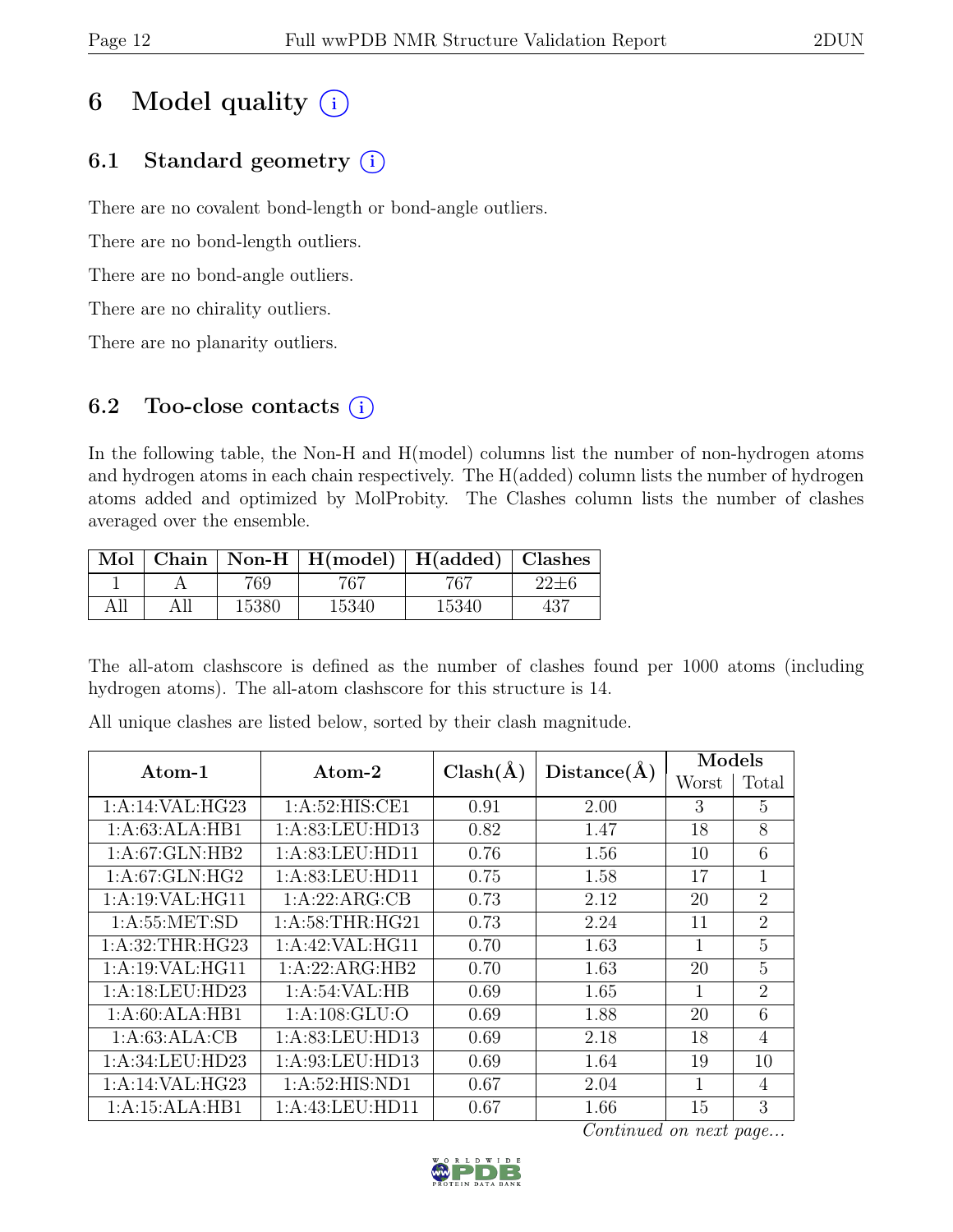| Continuea from previous page |                    |              |             | Models          |                 |
|------------------------------|--------------------|--------------|-------------|-----------------|-----------------|
| Atom-1                       | Atom-2             | $Clash(\AA)$ | Distance(A) | Worst           | Total           |
| 1: A:67: GLN:CB              | 1: A:83: LEU: HD11 | 0.67         | 2.19        | 10              | $\overline{2}$  |
| 1:A:86:ILE:HG13              | 1:A:90:THR:HG23    | 0.65         | 1.68        | $\overline{2}$  | $\overline{3}$  |
| 1: A:20: GLU:CB              | 1:A:21:PRO:CD      | 0.64         | 2.74        | 16              | 17              |
| 1: A:49: GLU:O               | 1: A:51:THR:HG23   | 0.64         | 1.93        | $\overline{7}$  | 10              |
| 1: A:69: ARG:O               | 1:A:72:ALA:HB3     | 0.62         | 1.95        | 19              | $\sqrt{2}$      |
| 1:A:19:VAL:HG21              | 1:A:55:MET:HG2     | 0.61         | 1.73        | $\overline{4}$  | $\overline{2}$  |
| 1:A:22:ARG:NH1               | 1:A:58:THR:HG21    | 0.61         | 2.10        | 12              | $\mathbf 1$     |
| 1:A:19:VAL:HG13              | 1: A:66:TRP:CZ2    | 0.61         | 2.31        | 17              | $\mathbf{1}$    |
| 1:A:14:VAL:HG13              | 1:A:52:HIS:CE1     | 0.60         | 2.30        | 12              | $\overline{4}$  |
| 1:A:32:THR:O                 | 1:A:42:VAL:HG21    | 0.60         | 1.97        | 15              | $\mathbf{1}$    |
| 1: A:90:THR:HA               | 1:A:93:LEU:HD12    | 0.60         | 1.72        | 10              | $\overline{2}$  |
| 1:A:17:TYR:CE1               | 1:A:45:ALA:O       | 0.60         | 2.55        | 10              | $1\,$           |
| 1:A:15:ALA:HB3               | 1:A:49:GLU:O       | 0.59         | 1.97        | $\overline{4}$  | $\overline{2}$  |
| 1:A:17:TYR:CE1               | 1:A:18:LEU:O       | 0.59         | $2.55\,$    | $\mathbf{1}$    | $\overline{2}$  |
| 1:A:83:LEU:O                 | 1:A:84:LEU:HD23    | 0.59         | 1.97        | 17              | $\overline{4}$  |
| 1:A:34:LEU:CD2               | 1:A:93:LEU:HD22    | 0.58         | 2.28        | $\overline{4}$  | $\mathbf{1}$    |
| 1:A:84:LEU:HD22              | 1:A:101:VAL:HG21   | 0.57         | 1.75        | 10              | $\overline{3}$  |
| 1:A:14:VAL:O                 | 1:A:14:VAL:HG13    | 0.57         | 1.99        | 3               | $\overline{1}$  |
| 1:A:14:VAL:HG23              | 1:A:52:HIS:HE1     | 0.57         | 1.54        | $\overline{3}$  | $\overline{1}$  |
| 1: A:16: ILE: CG2            | 1:A:54:VAL:HG23    | 0.56         | 2.30        | $\,6$           | $\mathbf 1$     |
| 1: A:83: LEU: C              | 1:A:84:LEU:HD23    | 0.56         | 2.21        | $\mathbf{1}$    | $\overline{2}$  |
| 1:A:84:LEU:O                 | 1:A:107:LEU:HD11   | 0.56         | $2.00\,$    | $\overline{2}$  | $\overline{6}$  |
| 1:A:20:GLU:N                 | 1:A:21:PRO:HD2     | 0.55         | 2.17        | 19              | 10              |
| 1:A:21:PRO:O                 | 1:A:22:ARG:C       | 0.55         | 2.45        | 12              | $\overline{4}$  |
| 1:A:109:VAL:HG22             | 1:A:110:ALA:N      | 0.55         | 2.17        | 14              | 20              |
| 1:A:11:PHE:CE2               | 1:A:98:PRO:HD3     | 0.55         | 2.37        | 9               | 13              |
| 1:A:11:PHE:CE2               | 1:A:98:PRO:CD      | 0.55         | 2.90        | 10              | $\overline{2}$  |
| 1:A:20:GLU:CB                | 1:A:21:PRO:HD3     | 0.54         | 2.32        | $\overline{16}$ | $\overline{10}$ |
| 1:A:19:VAL:HG12              | 1: A:20: GLU:N     | 0.54         | 2.18        | 8               | $\overline{2}$  |
| 1:A:56:GLU:HG3               | 1:A:86:ILE:HG21    | 0.54         | 1.80        | 8               | $\mathbf{1}$    |
| 1: A:66:TRP:O                | 1: A:66:TRP:CE3    | 0.53         | 2.61        | 16              | $\mathbf{1}$    |
| 1:A:86:ILE:HD13              | 1: A:90:THR:HG23   | 0.53         | 1.81        | 9               | $\overline{2}$  |
| 1: A:86: ILE: HG23           | 1: A:87:SER:N      | 0.53         | 2.19        | 10              | $\overline{5}$  |
| 1: A:84:LEU:C                | 1:A:107:LEU:HD11   | 0.53         | 2.24        | $\overline{4}$  | $\mathfrak{Z}$  |
| 1:A:34:LEU:HD23              | 1:A:93:LEU:HD22    | 0.52         | 1.82        | $\overline{4}$  | $\mathbf{1}$    |
| 1: A:66:TRP:CE3              | 1: A:66:TRP:C      | 0.52         | 2.82        | 20              | $\overline{4}$  |
| 1:A:79:THR:HG23              | 1: A:80: PRO:HD2   | 0.52         | 1.82        | 10              | $9\phantom{.0}$ |
| 1:A:34:LEU:CD2               | 1:A:93:LEU:HD13    | 0.51         | 2.33        | 3               | 3               |
| 1: A:51:THR:HG1              | 1: A:52: HIS: CE1  | 0.51         | 2.21        | 14              | 3               |
| 1:A:19:VAL:HG13              | 1: A:66:TRP:CE2    | 0.51         | 2.41        | 17              | $\mathbf{1}$    |
| 1:A:19:VAL:HG12              | 1:A:21:PRO:HD2     | 0.51         | 1.82        | $\mathbf{1}$    | $\mathbf{1}$    |

Continued from previous page.

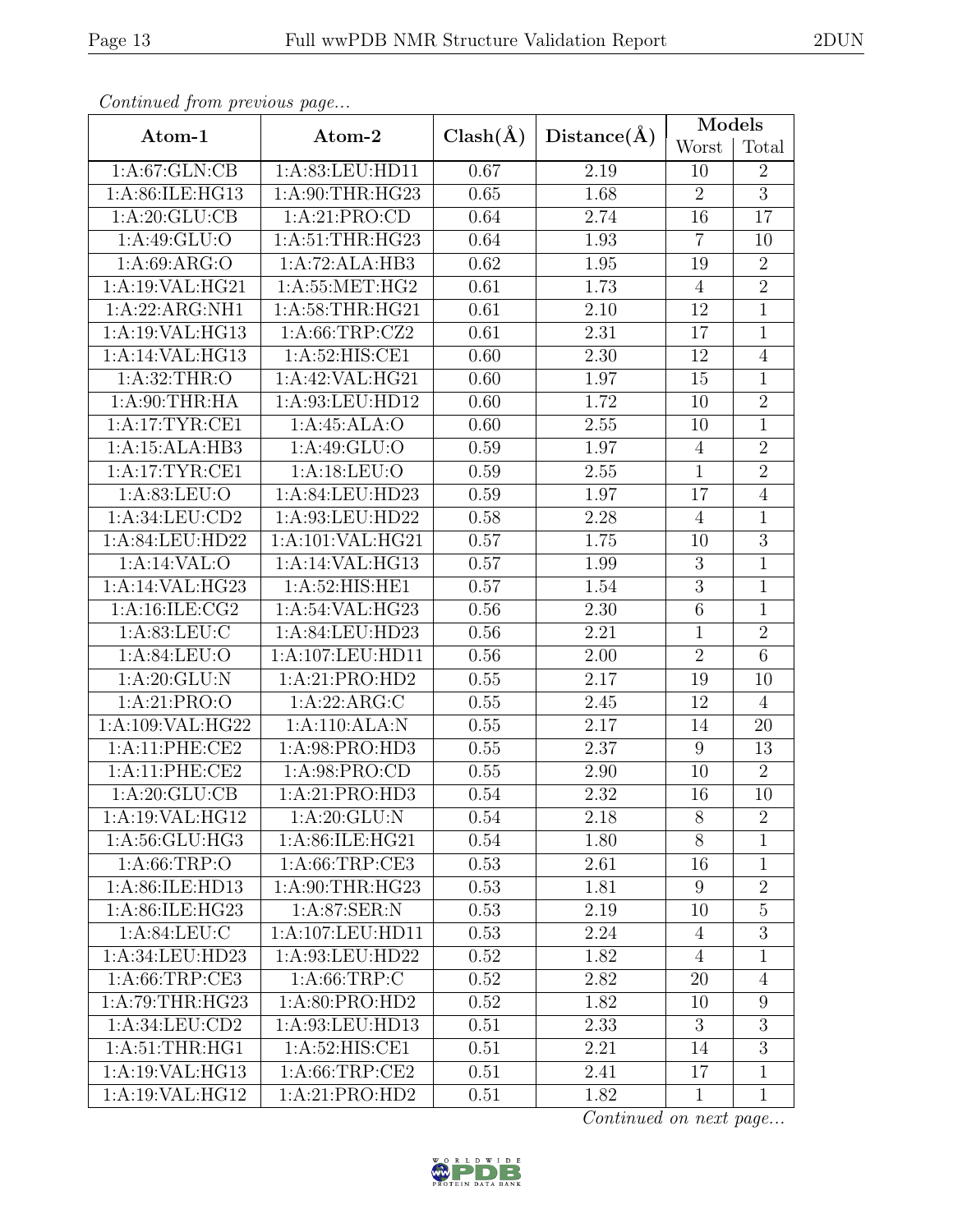| Continued from previous page |                     |              |                   | Models         |                |
|------------------------------|---------------------|--------------|-------------------|----------------|----------------|
| Atom-1                       | Atom-2              | $Clash(\AA)$ | Distance(A)       | Worst          | Total          |
| 1:A:18:LEU:HD22              | 1: A:23: MET:SD     | 0.51         | 2.45              | 1              | 1              |
| 1: A:32:THR:CG2              | 1:A:36:ARG:NH2      | 0.51         | 2.74              | 12             | $\mathbf{1}$   |
| 1:A:19:VAL:O                 | 1: A:23: MET:CB     | 0.50         | 2.60              | $\overline{7}$ | $\mathbf{1}$   |
| 1:A:109:VAL:HG22             | 1:A:110:ALA:H       | 0.50         | 1.67              | $\overline{7}$ | 17             |
| 1: A:30: PHE: C              | 1: A:30: PHE:CD1    | 0.50         | 2.84              | 16             | $\overline{4}$ |
| 1:A:22:ARG:NE                | 1:A:22:ARG:O        | 0.50         | 2.45              | 20             | $\mathbf{1}$   |
| 1: A:55: MET:CE              | 1: A:66:TRP:CE3     | 0.50         | 2.94              | $\overline{7}$ | $\overline{2}$ |
| 1: A:51:THR:HB               | 1:A:52:HIS:CE1      | 0.50         | 2.42              | $\overline{4}$ | $\mathbf{1}$   |
| $1:A:49:\overline{GLU:O}$    | 1: A:51:THR:N       | 0.49         | 2.45              | 17             | $\sqrt{2}$     |
| 1:A:89:LEU:O                 | 1:A:92:SER:N        | 0.49         | 2.45              | $\overline{2}$ | $\overline{5}$ |
| 1:A:51:THR:OG1               | 1:A:52:HIS:CE1      | 0.49         | 2.66              | 14             | $\mathbf{1}$   |
| 1: A:35: ALA:O               | 1: A:38: LYS: N     | 0.49         | 2.46              | 16             | $\sqrt{6}$     |
| 1:A:35:ALA:HB1               | 1:A:40:PHE:HB2      | 0.49         | 1.85              | 9              | $\overline{4}$ |
| 1:A:51:THR:OG1               | 1:A:52:HIS:ND1      | 0.49         | 2.41              | 14             | $\overline{2}$ |
| 1:A:19:VAL:HG11              | 1:A:22:ARG:HB3      | 0.48         | 1.84              | 20             | $\overline{2}$ |
| 1:A:86:ILE:CG2               | 1:A:87:SER:N        | 0.48         | 2.76              | 10             | $\overline{3}$ |
| 1:A:102:GLU:OE1              | 1:A:105:HIS:CE1     | 0.48         | 2.67              | 12             | $\overline{2}$ |
| 1: A:38: L <sub>YS:HG3</sub> | 1:A:93:LEU:HD23     | 0.48         | 1.86              | 10             | $\overline{3}$ |
| 1:A:20:GLU:HB2               | 1:A:21:PRO:CD       | 0.47         | 2.39              | 16             | $\overline{9}$ |
| 1:A:17:TYR:CD1               | 1:A:45:ALA:O        | 0.47         | 2.66              | $\sqrt{2}$     | 1              |
| 1:A:17:TYR:CE2               | 1:A:18:LEU:O        | 0.47         | 2.67              | $\overline{6}$ | $\mathbf{1}$   |
| 1: A:83: LEU:O               | 1:A:107:LEU:N       | 0.47         | 2.48              | $\overline{2}$ | $\sqrt{2}$     |
| 1: A:31: LEU:O               | 1: A:34:LEU: N      | 0.47         | 2.47              | 14             | $\overline{1}$ |
| 1:A:70:ARG:O                 | 1:A:74:ALA:N        | 0.47         | 2.48              | 12             | $\overline{9}$ |
| 1: A:88:TRP:HB2              | 1:A:105:HIS:CD2     | 0.47         | 2.44              | 14             | $\mathbf{1}$   |
| 1:A:86:ILE:CD1               | 1:A:90:THR:HG23     | 0.47         | $\overline{2}.40$ | 9              | $\overline{3}$ |
| 1:A:66:TRP:CH2               | 1:A:70:ARG:NE       | 0.46         | 2.83              | $\overline{4}$ | $\mathbf 1$    |
| 1: A:23: MET:SD              | 1:A:31:LEU:HD12     | 0.46         | 2.50              | $\mathbf{1}$   | $\overline{1}$ |
| 1: A:19: VAL:O               | 1: A:20: GLU:C      | 0.46         | 2.54              | 13             | 5              |
| 1:A:11:PHE:CZ                | 1:A:97:GLN:HA       | 0.46         | 2.45              | 12             | 1              |
| 1:A:17:TYR:CD1               | 1: A:17:TYR:C       | 0.46         | 2.88              | 15             | $\overline{2}$ |
| 1: A:68:GLU:O                | 1: A:69: ARG: C     | 0.45         | 2.55              | $\overline{7}$ | $\overline{4}$ |
| 1:A:66:TRP:O                 | 1: A:66:TRP:CD2     | 0.45         | 2.69              | 20             | $\overline{3}$ |
| 1: A:17:TYR: CZ              | 1: A:46: CYS:SG     | 0.45         | 3.01              | 12             | $\mathbf{1}$   |
| 1: A:84:LEU:C                | 1: A: 107: LEU: CD1 | 0.45         | 2.85              | 4              | $\mathbf{1}$   |
| 1:A:20:GLU:N                 | 1:A:21:PRO:CD       | 0.45         | 2.80              | 19             | $\overline{2}$ |
| 1:A:27:ARG:O                 | 1: A:28: ARG:C      | 0.45         | 2.55              | 9              | $6\,$          |
| 1:A:89:LEU:O                 | 1: A:90:THR:C       | 0.45         | 2.55              | 19             | $\overline{2}$ |
| 1: A:49: GLU:O               | 1:A:50:ALA:C        | 0.45         | 2.55              | $8\phantom{.}$ | 11             |
| 1:A:19:VAL:HG12              | 1: A:20: GLU: H     | 0.45         | 1.70              | 14             | $\overline{2}$ |
| 1: A: 108: GLU: CD           | 1:A:109:VAL:O       | 0.45         | 2.55              | 19             | $\overline{2}$ |

Continued from previous page.

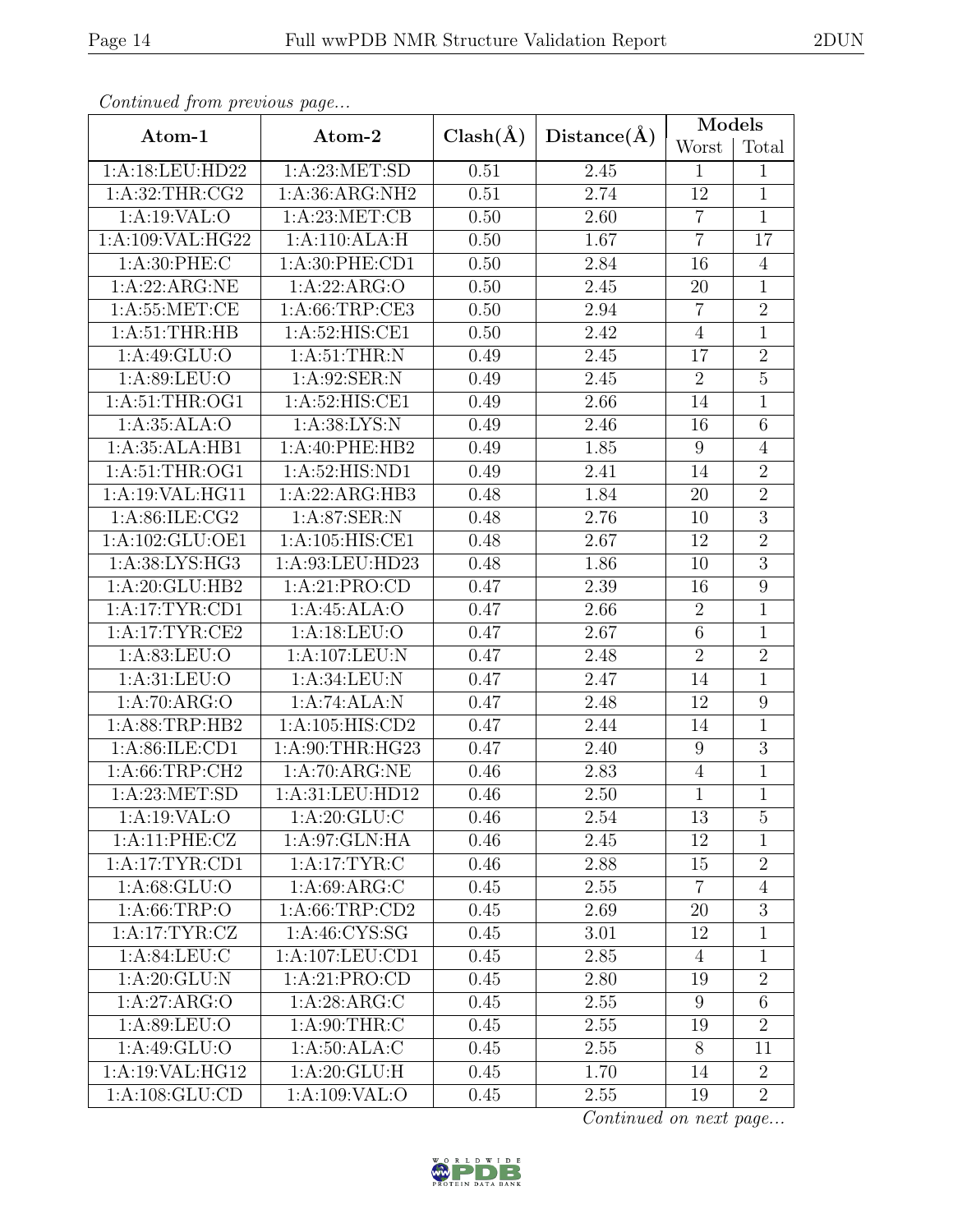| Contentaca from precious page |                     |              |                   | Models         |                |  |
|-------------------------------|---------------------|--------------|-------------------|----------------|----------------|--|
| Atom-1                        | Atom-2              | $Clash(\AA)$ | Distance(A)       | Worst          | Total          |  |
| 1:A:38:LYS:HB2                | 1:A:40:PHE:CE2      | 0.45         | 2.47              | 11             | $\mathbf{1}$   |  |
| 1:A:11:PHE:CD2                | 1: A:39: GLY:O      | 0.45         | 2.69              | 19             | $\mathbf{1}$   |  |
| 1:A:19:VAL:CG1                | 1:A:22:ARG:HB3      | 0.44         | 2.42              | $\overline{4}$ | $\mathbf{1}$   |  |
| 1: A:56: GLU:O                | 1: A:57: GLU: C     | 0.44         | 2.55              | 11             | $\overline{3}$ |  |
| 1: A:19: VAL:CG1              | 1:A:22:ARG:CB       | 0.44         | 2.90              | 20             | $\overline{2}$ |  |
| 1:A:100:PRO:O                 | 1:A:101:VAL:CC      | 0.44         | 2.56              | $8\,$          | $\overline{6}$ |  |
| 1:A:31:LEU:O                  | 1: A:32:THR:C       | 0.44         | $2.55\,$          | 14             | $\overline{6}$ |  |
| 1:A:84:LEU:O                  | 1: A: 107: LEU: CD1 | 0.44         | 2.65              | $8\,$          | $1\,$          |  |
| 1:A:19:VAL:HG12               | 1:A:21:PRO:HG2      | 0.44         | 1.90              | 19             | $\overline{1}$ |  |
| 1: A:66:TRP:CE3               | 1: A:66:TRP:O       | 0.44         | 2.71              | $8\,$          | $\overline{3}$ |  |
| 1:A:84:LEU:HD21               | 1:A:101:VAL:HG21    | 0.44         | 1.89              | $\overline{3}$ | $\overline{1}$ |  |
| 1:A:21:PRO:O                  | 1: A:23:MET:N       | 0.44         | 2.50              | $\overline{7}$ | $\overline{2}$ |  |
| 1: A:23: MET:CE               | 1: A:54:VAL:O       | 0.44         | 2.65              | $\overline{7}$ | $\mathbf{1}$   |  |
| 1:A:84:LEU:HD22               | 1: A: 101: VAL: CG2 | 0.43         | 2.42              | 10             | $\mathbf{1}$   |  |
| 1: A:84:LEU:CD2               | 1:A:101:VAL:HG21    | 0.43         | 2.42              | 10             | $\overline{3}$ |  |
| 1:A:12:PRO:O                  | 1:A:41:ARG:NH2      | 0.43         | $\overline{2.51}$ | 8              | $\overline{1}$ |  |
| 1:A:70:ARG:O                  | 1:A:72:ALA:N        | 0.43         | 2.51              | 20             | $\mathbf{1}$   |  |
| 1: A:105: HIS:O               | 1: A:106: ARG: C    | 0.43         | 2.57              | $\overline{7}$ | $\mathbf{1}$   |  |
| 1:A:11:PHE:CD2                | 1:A:98:PRO:HD3      | 0.43         | 2.48              | 16             | $\mathbf{1}$   |  |
| 1: A:54: VAL: HG13            | 1: A:86: ILE: HA    | 0.43         | 1.90              | 19             | $\mathbf 1$    |  |
| 1:A:16:ILE:HG23               | 1: A:52: HIS:O      | 0.43         | 2.14              | $\overline{7}$ | $\overline{2}$ |  |
| 1: A:85: ASP:C                | 1:A:85:ASP:OD1      | 0.43         | 2.55              | 13             | $1\,$          |  |
| 1: A:64:VAL:O                 | 1:A:67:GLN:N        | 0.43         | 2.52              | 16             | $\mathbf{1}$   |  |
| 1: A:85:ASP:O                 | 1: A:86: ILE: C     | 0.42         | 2.58              | $\overline{2}$ | $\overline{1}$ |  |
| 1:A:28:ARG:O                  | 1:A:29:ALA:C        | 0.42         | 2.57              | 14             | $\mathbf{1}$   |  |
| 1: A:23:MET:HE2               | 1: A:54:VAL:O       | 0.42         | 2.14              | $\overline{7}$ | $\overline{1}$ |  |
| 1: A:109: VAL: CG2            | 1:A:110:ALA:N       | 0.42         | 2.83              | 14             | $\sqrt{2}$     |  |
| $1:$ A:111: $GLY:$ N          | 1:A:112:PRO:CD      | 0.42         | 2.83              | $\overline{5}$ | $\overline{1}$ |  |
| 1:A:67:GLN:NE2                | 1: A:71: MET:SD     | 0.42         | 2.92              | 20             | $\mathbf{1}$   |  |
| 1: A:48: SER:O                | 1:A:49:GLU:C        | 0.42         | 2.57              | 14             | $\mathbf{1}$   |  |
| 1: A:66:TRP:C                 | 1: A:66:TRP:CD2     | 0.42         | 2.93              | 20             | $\mathbf{1}$   |  |
| 1:A:35:ALA:O                  | 1: A:36: ARG: C     | 0.41         | 2.58              | 17             | $\overline{4}$ |  |
| 1:A:58:THR:HG23               | 1: A:62: GLU:OE1    | 0.41         | 2.16              | 3              | $\mathbf{1}$   |  |
| 1: A:56: GLU:O                | 1: A:57: GLU:CG     | 0.41         | 2.69              | $\overline{4}$ | $\mathbf{1}$   |  |
| 1:A:70:ARG:C                  | 1:A:72:ALA:N        | 0.41         | 2.74              | 20             | $\mathbf{1}$   |  |
| 1:A:16:ILE:HD12               | 1:A:40:PHE:HB3      | 0.41         | 1.91              | 8              | $\mathbf{1}$   |  |
| 1: A:59: SER:O                | 1: A:62: GLU: N     | 0.41         | 2.54              | 17             | $\mathbf{1}$   |  |
| 1:A:74:ALA:HB1                | 1:A:75:PRO:HD2      | 0.41         | 1.92              | 19             | $\mathbf{1}$   |  |
| 1: A:86: ILE: CG1             | 1: A:90:THR:HG23    | 0.41         | 2.40              | $\overline{2}$ | $\mathbf{1}$   |  |
| 1:A:19:VAL:HG21               | 1: A:55: MET:CG     | 0.41         | 2.43              | $\overline{4}$ | $\mathbf{1}$   |  |
| 1: A:92: SER:O                | 1: A:96: GLY:N      | 0.41         | 2.54              | 8              | $\mathbf{1}$   |  |

Continued from previous page.

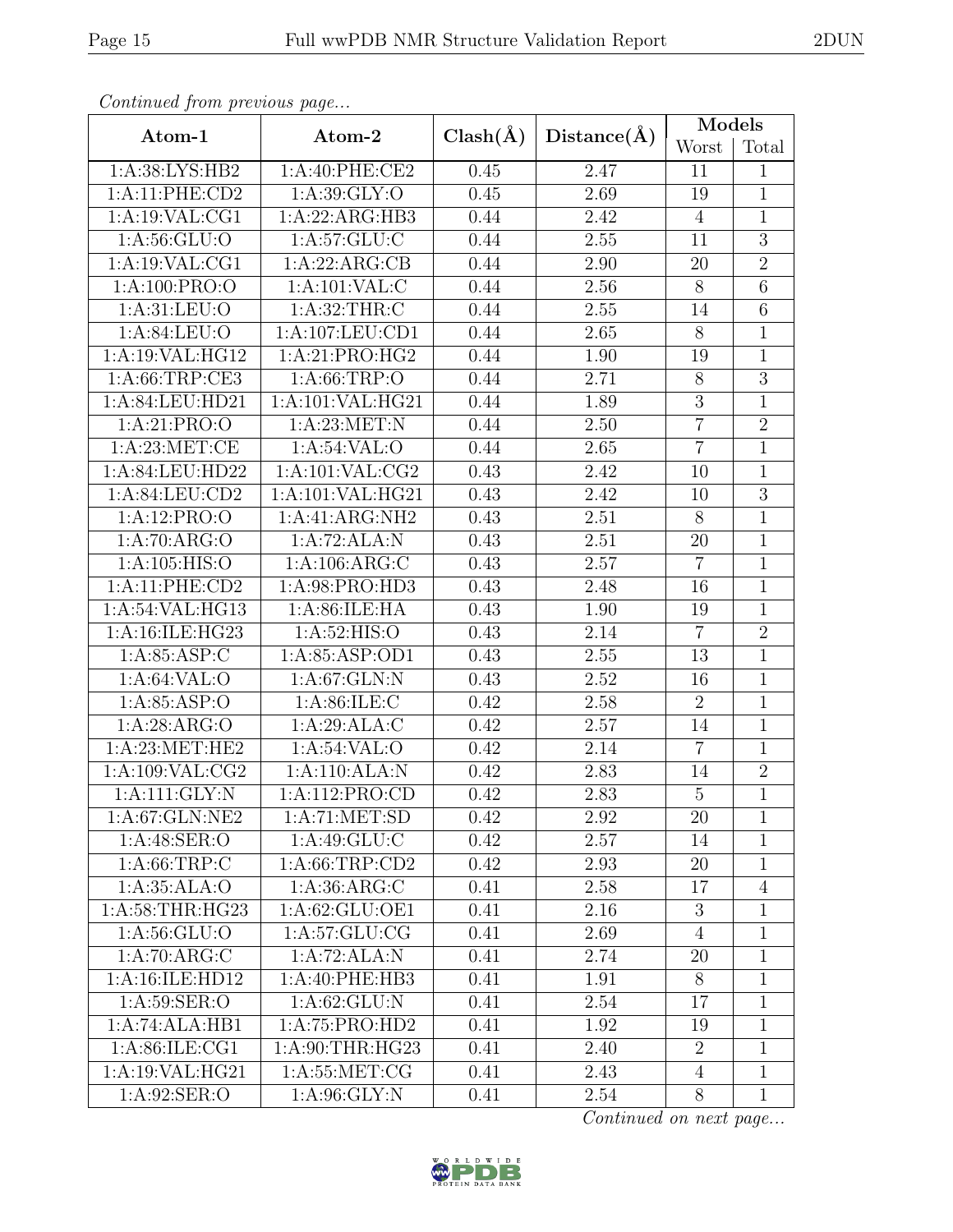| ×<br>۰. |  |
|---------|--|
|---------|--|

| Atom-1              | Atom-2             | $Clash(\AA)$ | $Distance(\AA)$ | Models |             |
|---------------------|--------------------|--------------|-----------------|--------|-------------|
|                     |                    |              |                 | Worst  | Total       |
| 1:A:70:ARG:HB3      | 1: A:70: ARG: CZ   | 0.41         | 2.46            | 17     | 1           |
| 1:A:70:ARG:CZ       | 1: A:70: ARG: HA   | 0.41         | 2.46            | 20     | $\mathbf 1$ |
| 1: A:67: GLN:O      | 1: A:68: GLU: C    | 0.41         | 2.60            | 3      | 1           |
| 1:A:47:SER:C        | 1: A:49: GLU:N     | 0.41         | 2.74            | 10     | 1           |
| 1: A:58:THR:HG22    | 1: A:59: SER: N    | 0.41         | 2.31            | 13     | 1           |
| 1: A:34:LEU:O       | 1: A:35: ALA: C    | 0.41         | 2.57            | 20     | 1           |
| 1: A:92: SER:OG     | 1: A:99: VAL: HG22 | 0.40         | 2.16            | 2      | 1           |
| 1:A:17:TYR:CD2      | 1:A:70:ARG:NH2     | 0.40         | 2.89            | 9      | 1           |
| 1: A:70: ARG:O      | 1:A:73:ALA:N       | 0.40         | 2.54            | 13     | 1           |
| 1: A:88:TRP:HB2     | 1: A: 105: HIS: CG | 0.40         | 2.51            | 14     | 1           |
| 1:A:34:LEU:HD23     | 1: A:93:LEU:CD2    | 0.40         | 2.46            | 4      | 1           |
| 1:A:44:ASP:OD1      | 1:A:44:ASP:N       | 0.40         | 2.53            | 17     | 1           |
| 1: A: 101: VAL: CG2 | 1: A: 102: GLU: N  | 0.40         | 2.84            | 20     | 1           |
| 1: A:86: ILE:O      | 1: A:89: LEU: N    | 0.40         | 2.54            | 10     | 1           |
| 1: A:66:TRP:CZ2     | 1:A:70:ARG:HD2     | 0.40         | 2.51            | 13     | 1           |
| 1: A:38: LYS: CB    | 1:A:40:PHE:CE2     | 0.40         | 3.05            | 11     | 1           |
| 1:A:22:ARG:NH1      | 1: A:58:THR:CG2    | 0.40         | 2.84            | 12     | 1           |

Continued from previous page...

### 6.3 Torsion angles (i)

#### 6.3.1 Protein backbone (i)

In the following table, the Percentiles column shows the percent Ramachandran outliers of the chain as a percentile score with respect to all PDB entries followed by that with respect to all NMR entries. The Analysed column shows the number of residues for which the backbone conformation was analysed and the total number of residues.

| Mol | Chain | Analysed       | Allowed<br>Favoured |                                                     | Outliers   | Percentiles |    |
|-----|-------|----------------|---------------------|-----------------------------------------------------|------------|-------------|----|
|     |       | 101/133(76%)   | $83\pm3(82\pm3\%)$  | 15 $\pm$ 4 (15 $\pm$ 4\%)   2 $\pm$ 1 (2 $\pm$ 1\%) |            |             | 46 |
| All | All   | 2020/2660(76%) | 1666 (82\%)         | 306 $(15%)$                                         | 48 $(2\%)$ |             | 46 |

All 13 unique Ramachandran outliers are listed below. They are sorted by the frequency of occurrence in the ensemble.

| Mol   Chain   Res |     | Type       | Models (Total) |
|-------------------|-----|------------|----------------|
|                   | 39  | <b>GLY</b> | 19             |
|                   | 101 | VAL        |                |
|                   | 50  | ALA        |                |
|                   |     | <b>THR</b> |                |
|                   | 22  | $\rm{ARG}$ |                |

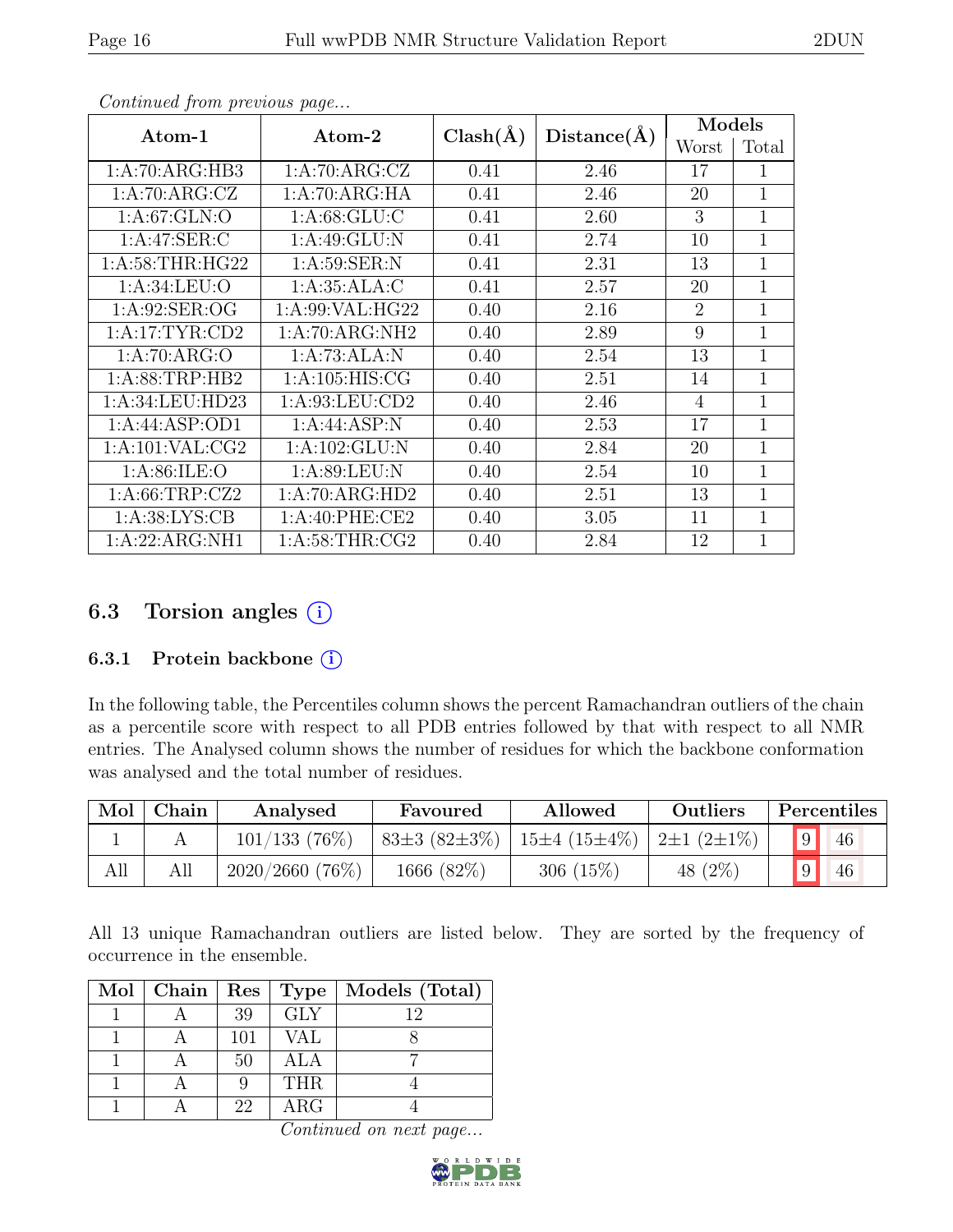| $\overline{\text{Mol}}$ | Chain | Res | <b>Type</b> | Models (Total) |
|-------------------------|-------|-----|-------------|----------------|
|                         |       | 21  | <b>PRO</b>  | 3              |
|                         |       | 20  | <b>GLU</b>  | 3              |
|                         |       | 57  | GLU         | 2              |
|                         |       | 86  | ILE         |                |
|                         |       | 59  | <b>SER</b>  |                |
|                         |       | 27  | ARG         |                |
|                         |       | 106 | ARG         |                |
|                         |       | 71  | MET         |                |

Continued from previous page...

#### 6.3.2 Protein sidechains (i)

In the following table, the Percentiles column shows the percent sidechain outliers of the chain as a percentile score with respect to all PDB entries followed by that with respect to all NMR entries. The Analysed column shows the number of residues for which the sidechain conformation was analysed and the total number of residues.

| Mol | Chain | Analysed        | <b>Rotameric</b>                                  | <b>Outliers</b> | Percentiles |    |  |
|-----|-------|-----------------|---------------------------------------------------|-----------------|-------------|----|--|
|     |       | $81/103$ (79\%) | 79 $\pm$ 1 (98 $\pm$ 1%)   2 $\pm$ 1 (2 $\pm$ 1%) |                 | 54          | 92 |  |
| All |       | 1620/2060(79%)  | 1585 (98%)                                        | $35(2\%)$       | 54          | 92 |  |

All 18 unique residues with a non-rotameric sidechain are listed below. They are sorted by the frequency of occurrence in the ensemble.

| Mol          | Chain            | Res    | <b>Type</b>  | Models (Total)   |
|--------------|------------------|--------|--------------|------------------|
| 1            | А                | 71     | MET          | 4                |
| $\mathbf 1$  | А                | 27     | $\rm{ARG}$   | $\overline{4}$   |
| $\mathbf{1}$ | $\mathbf{A}$     | 86     | ILE          | $\overline{4}$   |
| $\mathbf{1}$ | $\mathbf{A}$     | 44     | <b>ASP</b>   | $\boldsymbol{3}$ |
| $\mathbf{1}$ | $\overline{A}$   | 49     | <b>GLU</b>   | $\overline{2}$   |
| $\mathbf{1}$ | $\mathbf{A}$     | 22     | ARG          | $\overline{2}$   |
| $\mathbf{1}$ | $\boldsymbol{A}$ | 70     | $\rm{ARG}$   | $\overline{2}$   |
| 1            | A                | 67     | <b>GLN</b>   | $\overline{2}$   |
| $\mathbf 1$  | А                | 56     | GLU          | $\overline{2}$   |
| $\mathbf{1}$ | A                | 79     | <b>THR</b>   | $\overline{2}$   |
| $\mathbf{1}$ | $\mathbf{A}$     | 19     | <b>VAL</b>   | $\overline{1}$   |
| $\mathbf{1}$ | $\overline{A}$   | 28     | ARG          | $\mathbf{1}$     |
| $\mathbf{1}$ | $\mathbf{A}$     | $55\,$ | <b>MET</b>   | $\mathbf 1$      |
| $\mathbf{1}$ | $\overline{A}$   | 62     | GLU          | $\mathbf{1}$     |
| $\mathbf{1}$ | $\boldsymbol{A}$ | 65     | <b>SER</b>   | $\overline{1}$   |
| 1            | А                | 41     | $\rm{ARG}$   | 1                |
| 1            | Α                | 20     | $_{\rm GLU}$ | 1                |

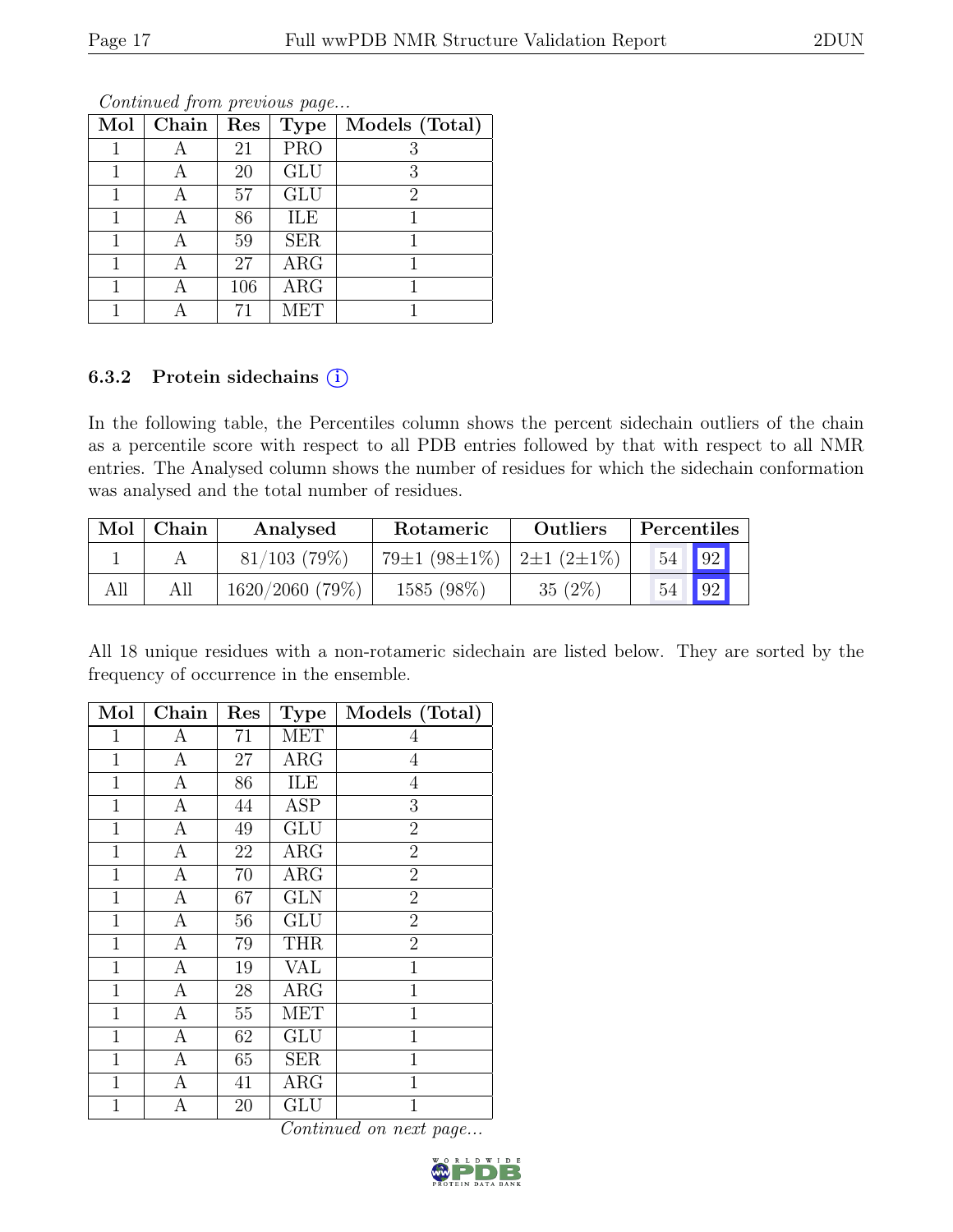Continued from previous page...

|  |             | Mol   Chain   Res   Type   Models (Total) |
|--|-------------|-------------------------------------------|
|  | $101$   VAL |                                           |

#### 6.3.3 RNA  $(i)$

There are no RNA molecules in this entry.

### 6.4 Non-standard residues in protein, DNA, RNA chains  $(i)$

There are no non-standard protein/DNA/RNA residues in this entry.

### 6.5 Carbohydrates  $(i)$

There are no monosaccharides in this entry.

## 6.6 Ligand geometry  $(i)$

There are no ligands in this entry.

### 6.7 Other polymers  $(i)$

There are no such molecules in this entry.

### 6.8 Polymer linkage issues  $(i)$

There are no chain breaks in this entry.